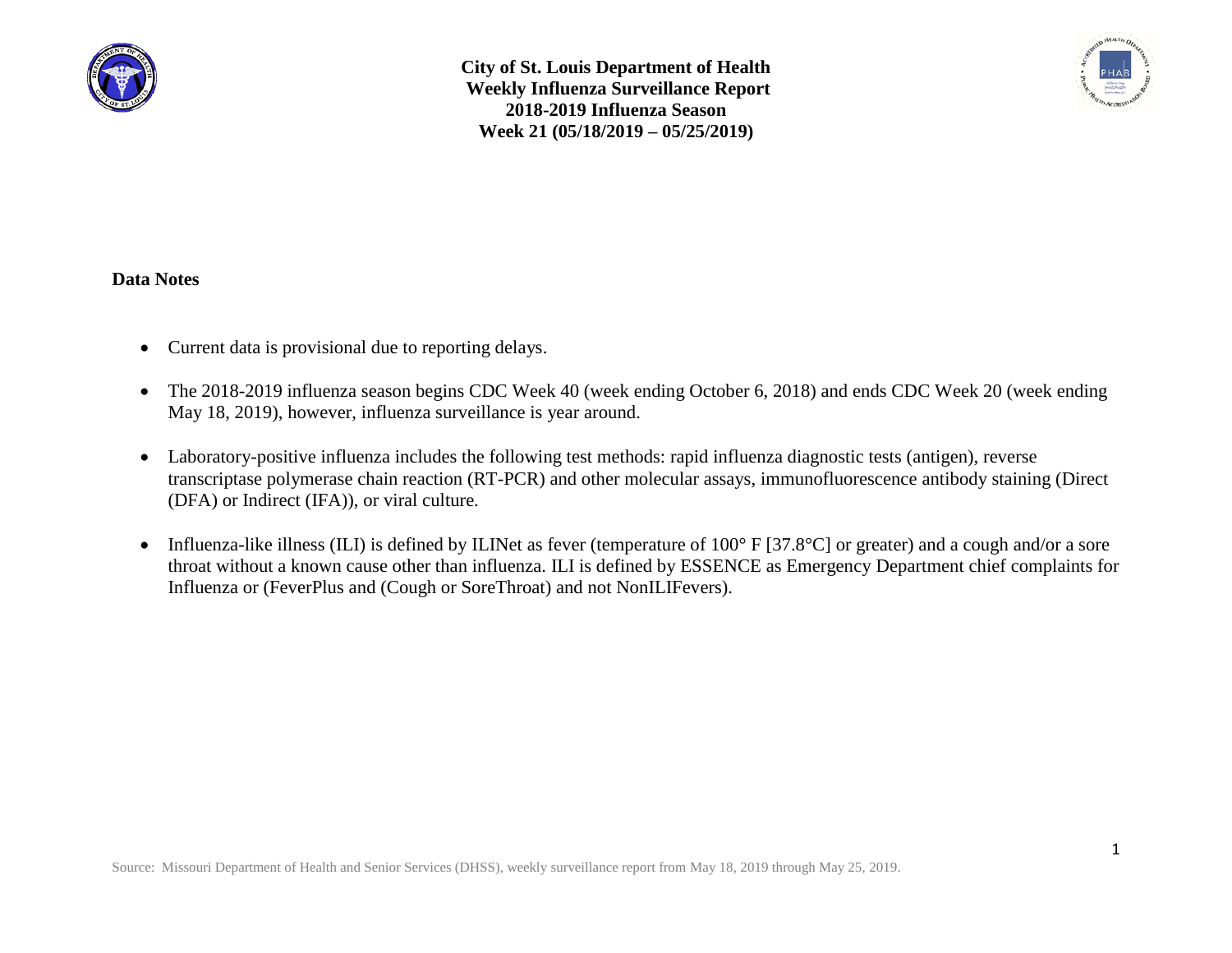



There have been One thousand six hundred and sixty-seven (1,667) cases of influenza reported in the city since September 30, 2018. The following graphs compare the 2017-2018 influenza season to the 2018-2019 influenza season along with the previous four seasons.



### **Figure 1: Number of Laboratory Confirmed Influenza Cases by Week**

**Table 1: Number of Laboratory Positive Influenza Cases by Influenza Type**

| <b>Influenza Type</b>       | Week 16 | Week 17 | Week 18 | Week 19 | Week 20 | Week 21 | 2018-2019*<br>Season-to-Date | Percentage |
|-----------------------------|---------|---------|---------|---------|---------|---------|------------------------------|------------|
| Influenza A                 | 8       |         |         |         | 4       |         | 1608                         | 96%        |
| Influenza B                 | 0       |         | 4       |         |         |         | 59                           | 4%         |
| Influenza unknown / Untyped | 0       |         | 0       | 0       | 0       |         |                              | 0%         |
| <b>Total</b>                | 8       |         | 6       |         | 4       |         | 1,667                        | 100%       |

Source: Missouri Department of Health and Senior Services (DHSS), weekly surveillance report from May 18, 2019 through May 25, 2019.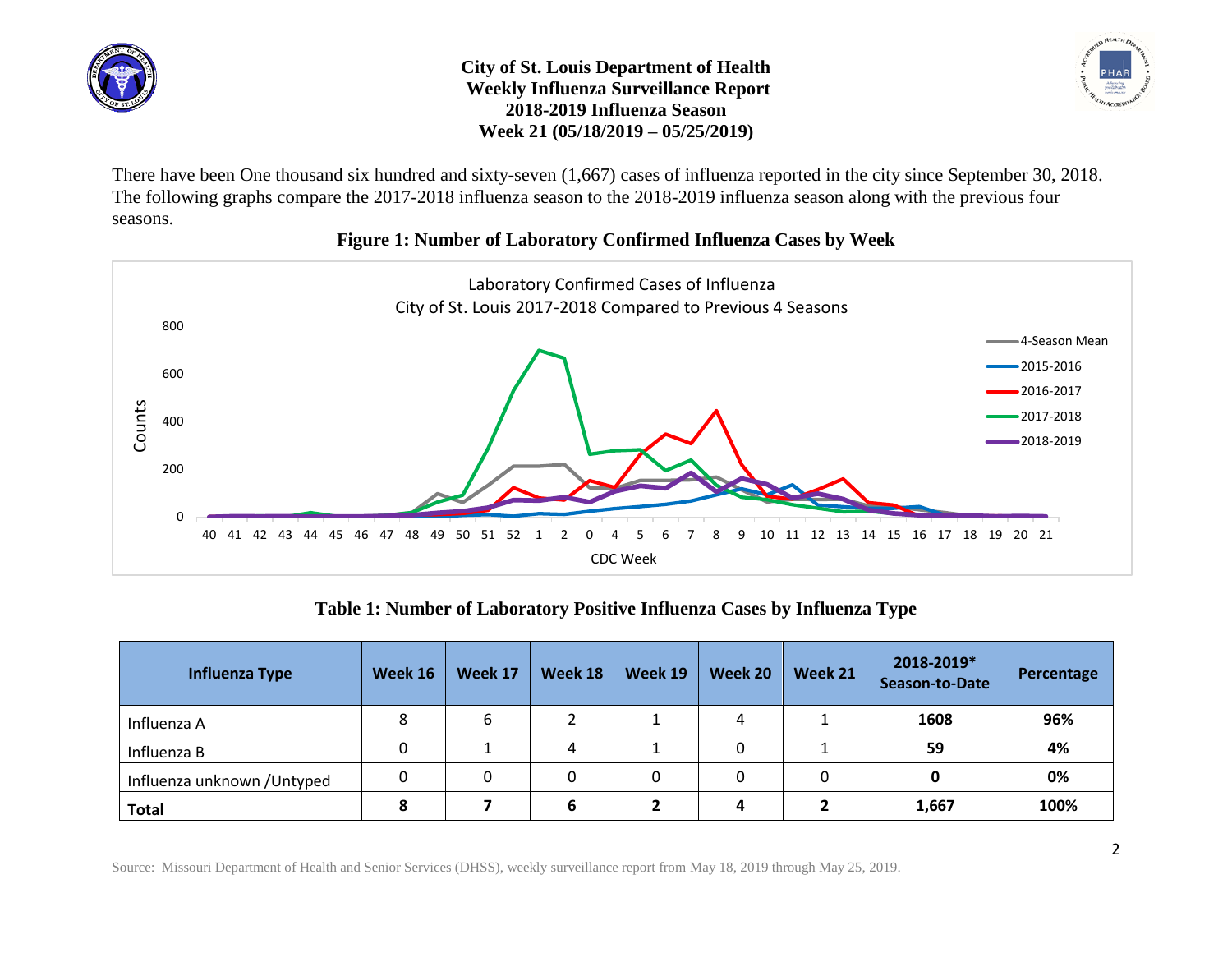



# **Table 2: Number of Laboratory Confirmed Influenza Cases by Age Group**

| <b>Age Group</b> | Week 16        | Week 17              | <b>Week 18</b> | Week 19       | Week 20        | Week 21  | 2018-2019*<br><b>Season-to-Date</b> | Percentage |
|------------------|----------------|----------------------|----------------|---------------|----------------|----------|-------------------------------------|------------|
| 0 to 4 years     | $\overline{2}$ | $\blacktriangleleft$ | 3              | $\mathbf 0$   | 0              | 0        | 385                                 | 23%        |
| 5 to 14 years    | $\Omega$       | $\overline{2}$       | 0              | $\mathbf{0}$  | $\mathbf 0$    | 0        | 278                                 | 17%        |
| 15 to 24 years   | 1              | $\overline{2}$       | 0              | $\mathbf{0}$  |                | 0        | 102                                 | 6%         |
| 25 to 49 years   | $\mathcal{P}$  | 0                    | 1              | $\mathcal{P}$ | $\overline{2}$ | っ        | 464                                 | 28%        |
| 50 to 64 years   | 1              |                      | $\overline{2}$ | $\Omega$      | 1              | $\Omega$ | 275                                 | 16%        |
| 65+ years        |                |                      | $\Omega$       | $\mathbf{0}$  | $\Omega$       | $\Omega$ | 163                                 | 10%        |
| <b>Total</b>     | 8              |                      | 6              | ν.            | 4              | 2        | 1,667                               | 100%       |

### **Figure 2: Percent of Emergency Department (ED) Visits for Influenza-like Illness (ILI) In Essence**



Source: Missouri Department of Health and Senior Services (DHSS), weekly surveillance report from May 18, 2019 through May 25, 2019.